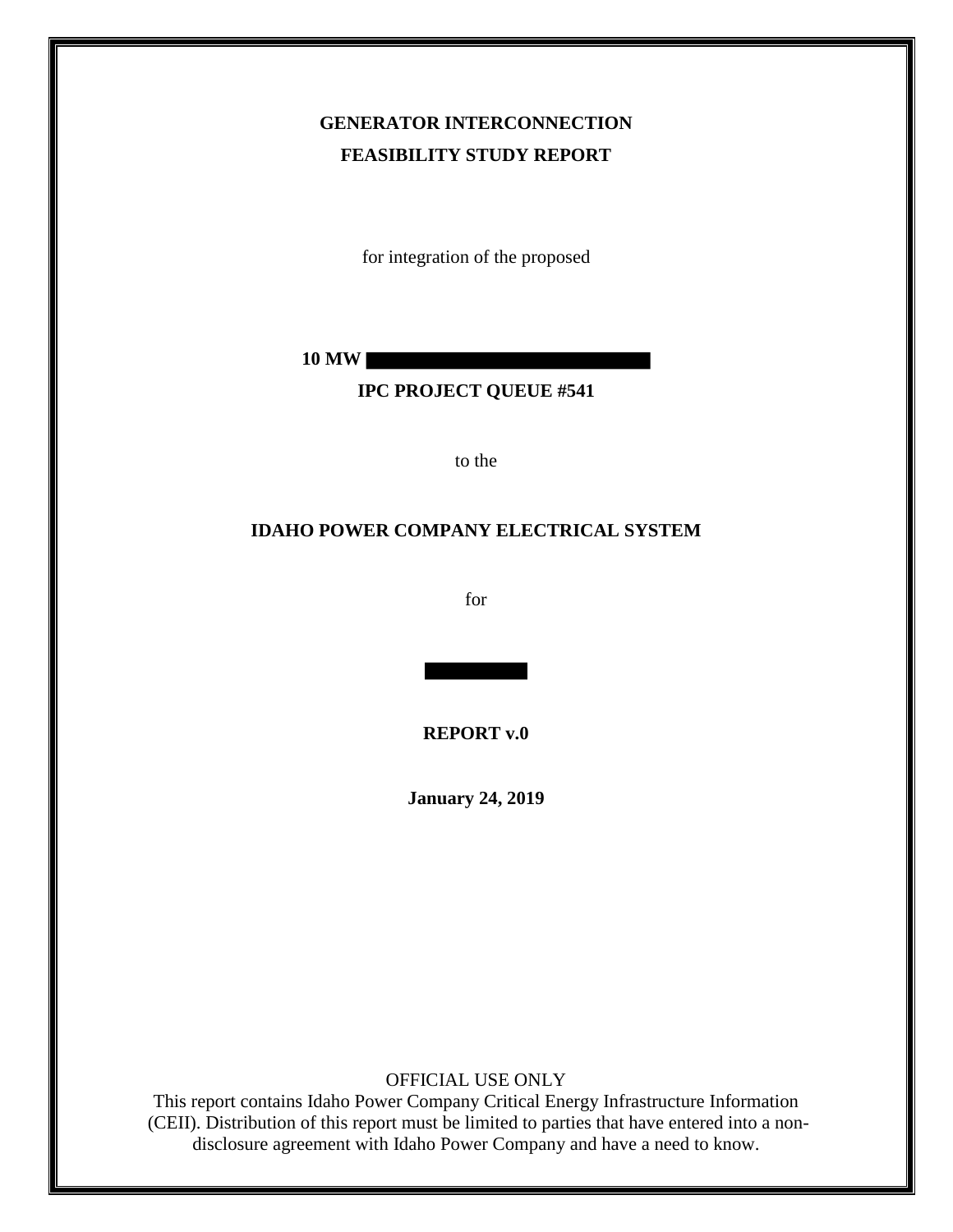# **Revision History**

| Date      | <b>Revision</b>   Initials |    | <b>Summary of Changes</b>      |
|-----------|----------------------------|----|--------------------------------|
| 1/18/2019 |                            | AV | FeSR GI #541 – Original issue. |

10 MW

Feasibility Study Report R1 i

OFFICIAL USE ONLY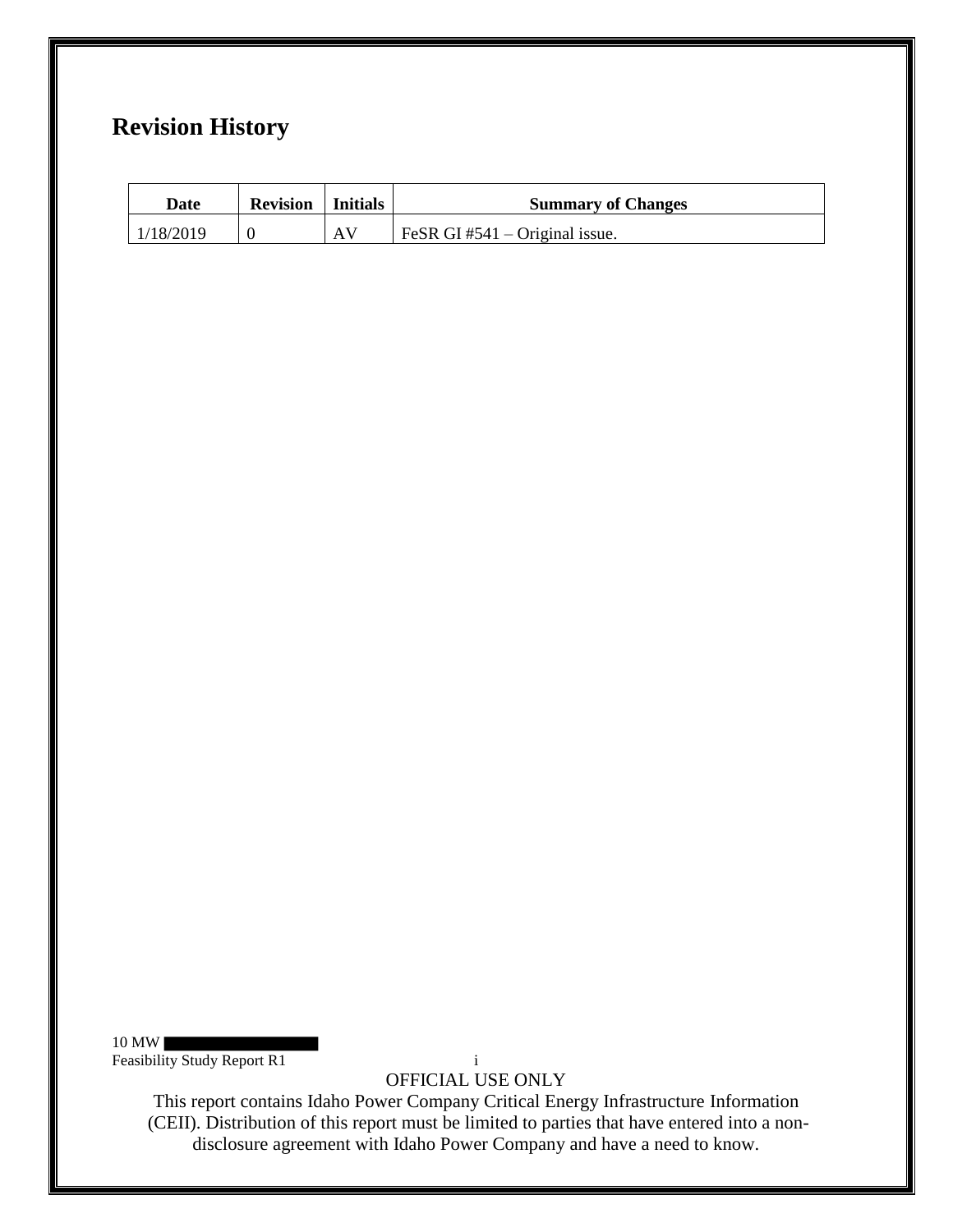# **Table of Contents**

| 1.0     |  |
|---------|--|
| 2.0     |  |
| 3.0     |  |
| 4.0     |  |
| 5.0     |  |
| 6.0     |  |
| 7.0     |  |
| 8.0     |  |
| 9.0     |  |
| 10.0    |  |
| 11.0    |  |
|         |  |
| $A-1.0$ |  |
| $A-2.0$ |  |
| $A-3.0$ |  |
| $A-4.0$ |  |
|         |  |
| $B-1.0$ |  |

10 MW

Feasibility Study Report R1 ii

OFFICIAL USE ONLY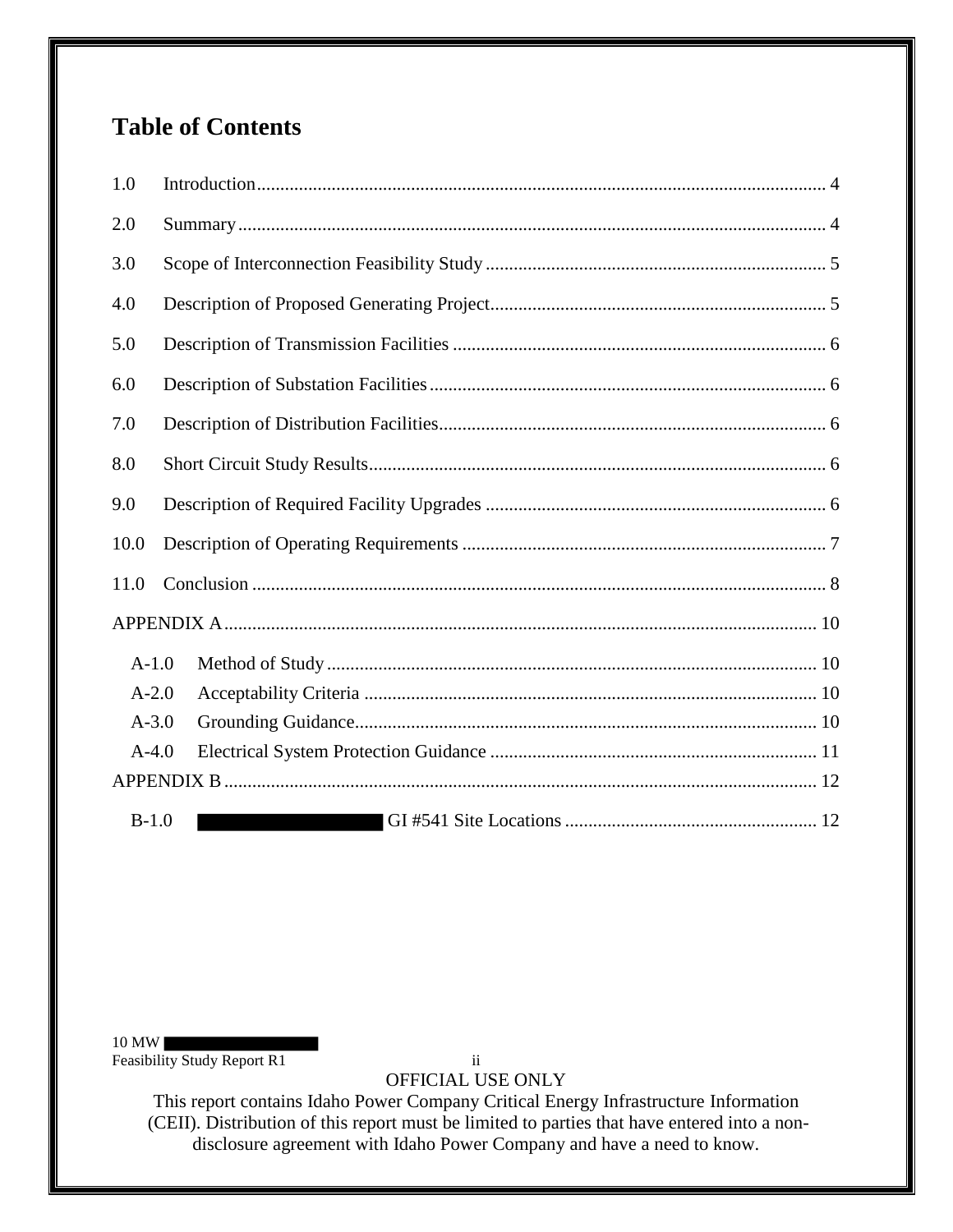# **List of Tables**

|--|--|--|

# **List of Figures**

| Figure 2 Location of |  |
|----------------------|--|

10 MW

Feasibility Study Report R1 iii

OFFICIAL USE ONLY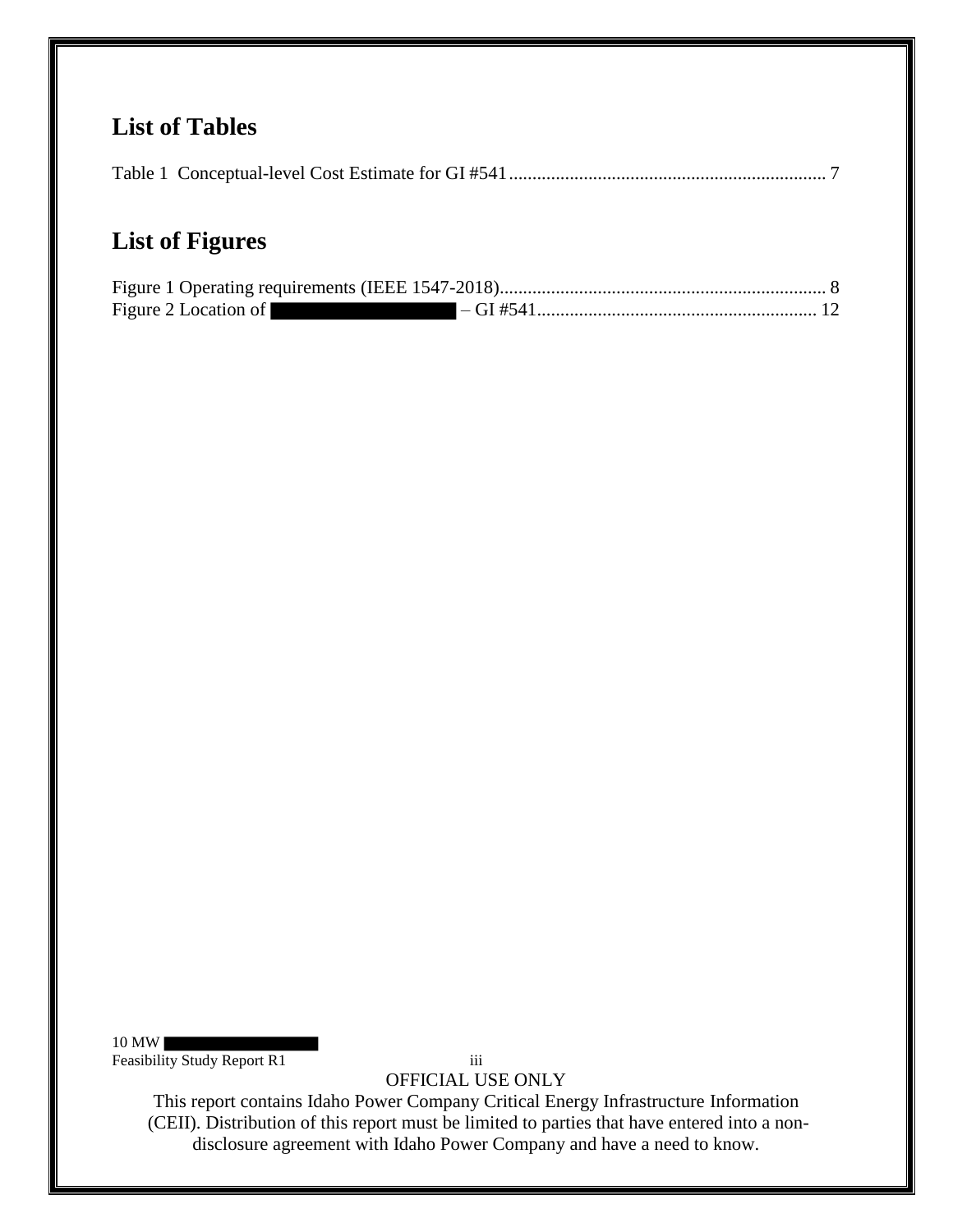### **1.0 Introduction**

has contracted with Idaho Power Company (IPC) to perform a Generator Interconnection Feasibility Study for the integration of the proposed 10 MW

 (the Project). The Project is proposed to be located in IPC's Western Region near in Malheur County, Oregon (See Figure 2: Location of – GI # 541 in Appendix A). The project latitude and longitude are approximately . The Project is Generation Interconnect queue number 541 (GI #541).

The Project has applied to connect to the Idaho Power distribution system for an injection of 10 MW at a single Point of Interconnection (POI) at 12.47 kilovolts (kV). The POI evaluated is located in the Holly (HOLY) 011 distribution circuit boundary.

This report documents the basis for and the results of this feasibility study for the GI #541 Generation Interconnection Customer. The report describes the proposed project, the determination of project interconnection feasibility and estimated costs for integration of the Project to the Idaho Power System. This report satisfies the feasibility study requirements of the Idaho Power Tariff.

## **2.0 Summary**

.

The feasibility of interconnecting the 10 MW to IPC's 12.47 kV HOLY-011 distribution circuit was evaluated. The POI evaluated is approximately located at

The power flow analysis indicated that interconnecting the to HOLY-011 is feasible with modifications discussed in this report.

The Project will be required to control voltage in accordance with a voltage schedule as provided by Idaho Power Grid Operations. Therefore, GI #541 will be required to install a plant controller for managing the real and reactive power output of the 10 MW inverter array at the project POI. The project will need to meet the reactive power requirements for the interconnection. This is often accomplished by increasing the inverter count or increasing the inverter size.

A Transmission System Impact Study is required to determine if any additional network upgrades are required to integrate the Project into the IPC transmission system and to evaluate system impacts such as thermal, voltage, transient stability, and reactive margin. Generator interconnection service, either as an Energy Resource or a Network Resource, does not in any way convey any right to deliver electricity to any specific customer or point of delivery.

Additionally, a Distribution System Impact Study will be required.

The total preliminary cost estimate to interconnect the to the HOLY-011 distribution circuit is \$1,574,648, and includes the following tasks:

• Install a four-pole 12.47 kV generation interconnection package at the POI. This includes an SEL-421 protective relay, which requires 3-phase potential transformers (PTs), 3 phase current transformers (CTs), SCADA and remote connectivity.

10 MW

Feasibility Study Report R1 4

OFFICIAL USE ONLY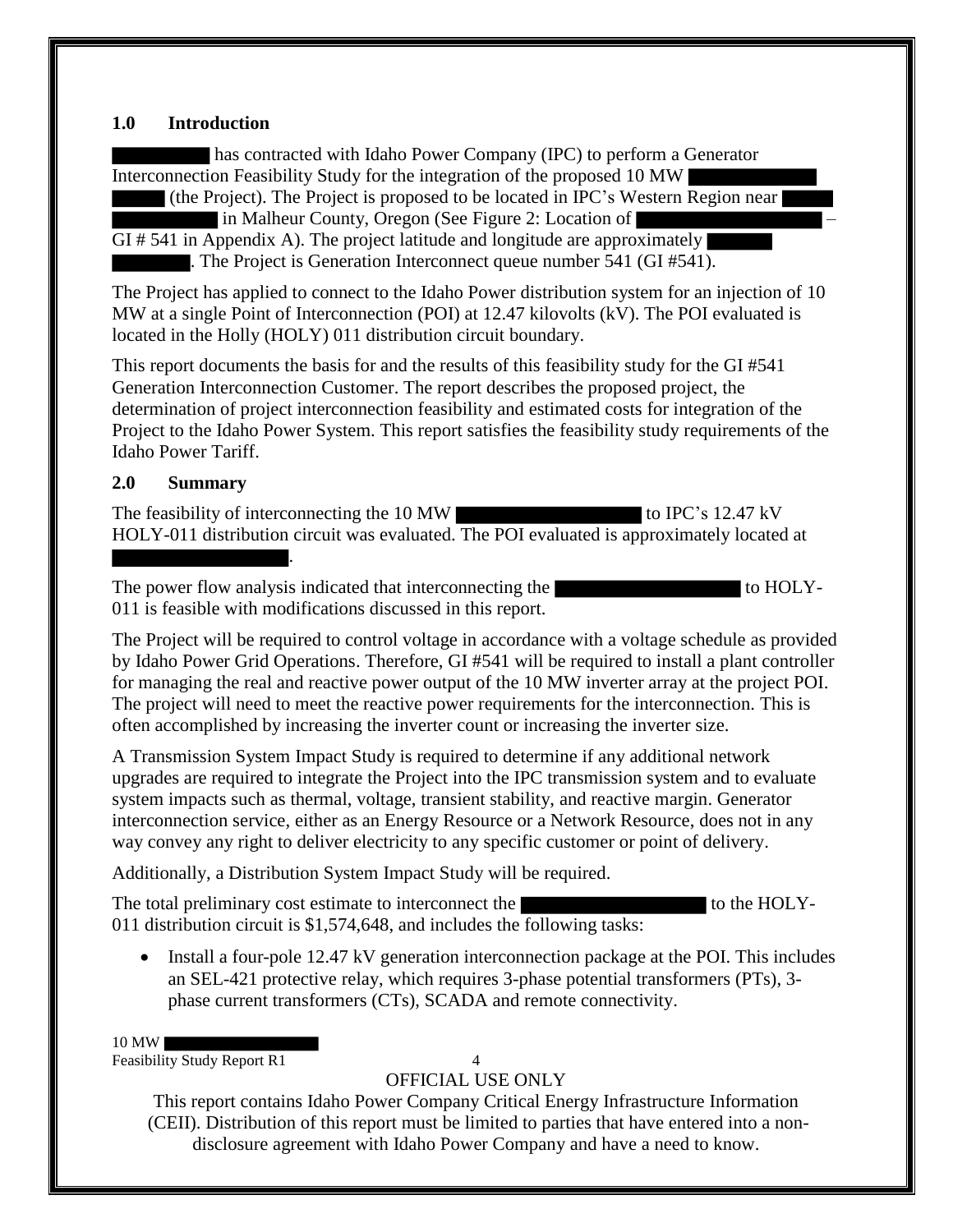- Install a single-phase PT and wiring for dead-line check on HOLY-011.
- Upgrade HOLYT061 with a 12/16/20 MVA transformer
- Relocate HOLY11C4 capacitor bank

The cost estimate includes direct equipment and installation labor costs, indirect labor costs and general overheads. The estimate does not include a contingency allowance. These are cost estimates only and final charges to the customer will be based on the actual construction costs incurred. It should be noted that the preliminary cost estimate of \$1,574,648 does not include the cost of the customer's owned equipment to construct the solar generation site or required communication circuits.

Transmission system upgrades are required for projects ahead of project GI #541 in the IPCo interconnection queue, and GI# 541 is benefiting from those senior queue positions. The system upgrades assigned to projects ahead of GI #541 will be modeled in the system impact study for GI #541. Should the projects in the queue ahead of GI# 541 withdrawal, the interconnection studies for #541 will to be required to be re-studied.

# **3.0 Scope of Interconnection Feasibility Study**

The Interconnection Feasibility Study was done and prepared in accordance with Idaho Power Company Standard Generator Interconnection Procedures to provide a preliminary evaluation of the feasibility of the interconnection of the proposed generating project to the Idaho Power system. As listed in the Interconnection Feasibility Study agreement, the Interconnection Feasibility Study report provides the following information:

- preliminary identification of any circuit breaker short circuit capability limits exceeded as a result of the interconnection;
- preliminary identification of any thermal overload or voltage limit violations resulting from the interconnection; and
- preliminary description and non-binding estimated cost of facilities required to interconnect the Small Generating Facility to the IPC system and to address the identified short circuit and power flow issues.

All other proposed generation projects prior to the Project in the Generator Interconnect queue were considered in this study**.** A current list of these projects can be found in the Generation Interconnection folder located on the Idaho Power web site at the link shown below:

# **http://www.oatioasis.com/ipco/index.html.**

# **4.0 Description of Proposed Generating Project**

The proposed **the subset of the set of the set of the set of the set of a single 10 MW photovoltaic solar** plant which requested to be connected to Idaho Power's 12.47 kV HOLY-011 distribution circuit. The project will need to install a plant controller for managing the real and reactive power output. The supplied single line drawing shows the project using

inverters.

#### 10 MW

Feasibility Study Report R1 5

# OFFICIAL USE ONLY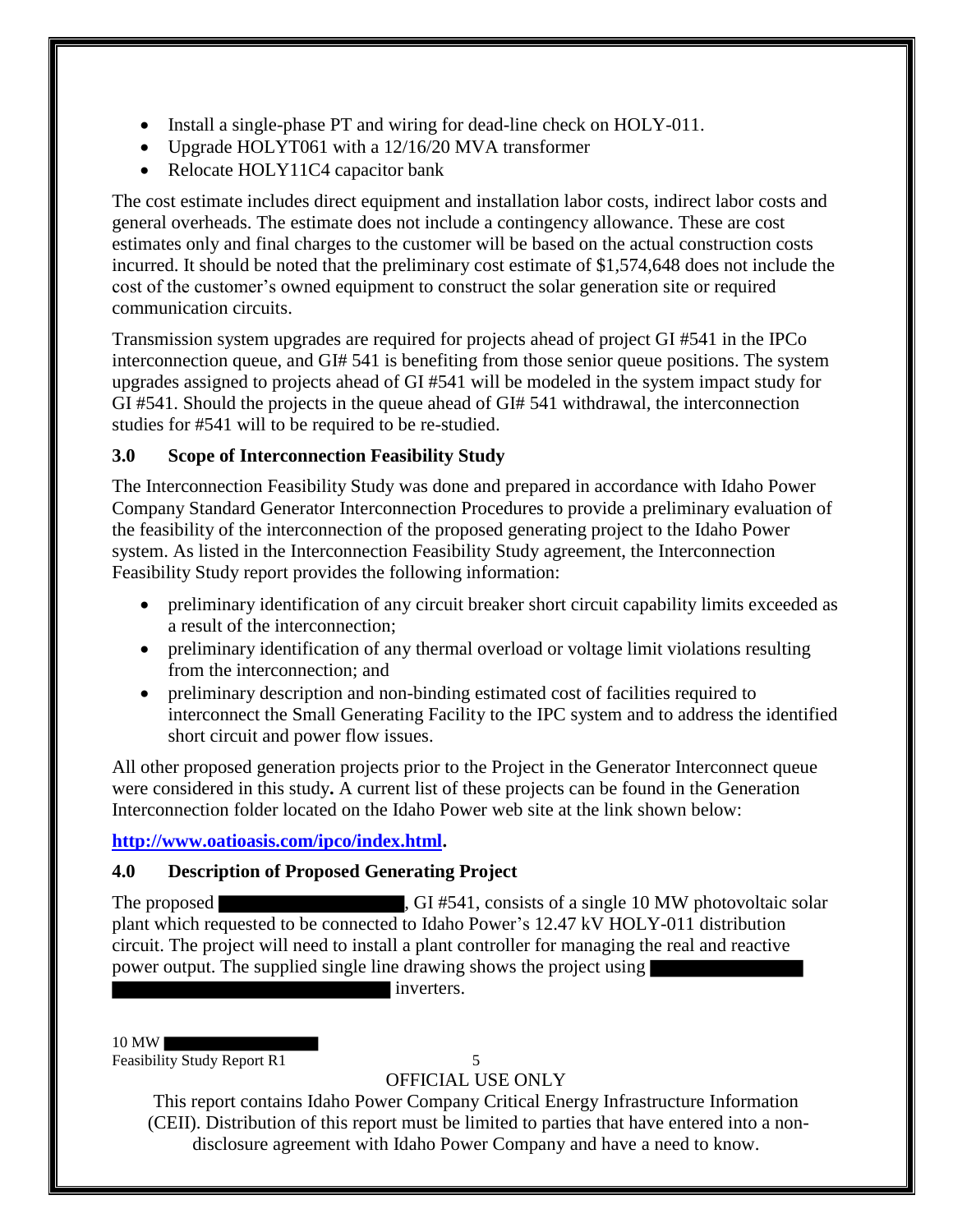# **5.0 Description of Transmission Facilities**

Preliminary power flow analysis indicated that interconnection of a 10 MW injection at the POI considered in this study is feasible with the recommended modifications. A Transmission System Impact Study will be required to determine the specific network upgrades required to integrate the full project output of 10 MW.

# **6.0 Description of Substation Facilities**

Idaho Power's HOLY substation is located in Malheur County, Oregon. The existing substation transformer, HOLY T061, is a three-phase 69-12.975 kV transformer rated for 9.375 MVA.

# **7.0 Description of Distribution Facilities**

The requested POI for the Project is on the HOLY-011 distribution circuit. This is a groundedwye circuit operating at 12.47 kV at the POI. The Project must have a grounded-wye transformer connection on the IPC side, as well as a wye or grounded wye connection on the Project side of the transformer.

Refer to Appendix A, Section 3, for additional grounding requirements.

# **8.0 Short Circuit Study Results**

## **Fault Duty at Bus:**

| SLG Fault (A) |  |
|---------------|--|
| 3PH Fault (A) |  |

# **Fault Duty at POI – Solar 12.5 kV Bus:**

| SLG Fault (A) |  |
|---------------|--|
| 3PH Fault (A) |  |

The fault current contribution from the PV generators does not exceed any circuit breaker rating.

# **9.0 Description of Required Facility Upgrades**

The Project will be required to provide a plant controller that will operate the inverter system in Volt/VAr control mode. This is to regulate voltage according to a voltage schedule that will be provided by Idaho Power.

A Distribution System Impact Study will be required to evaluate distribution operational concerns, mitigation options, and costs if the Project chooses to continue to the next phase of the study process. Additionally, a Transmission System Impact Study will be required to determine the specific network upgrades required to integrate the full project output of 10 MW. The cost of potential system upgrades would be determined during the Transmission System Impact Study and have not been included in the Feasibility Study cost estimate.

### 10 MW

Feasibility Study Report R1 6

# OFFICIAL USE ONLY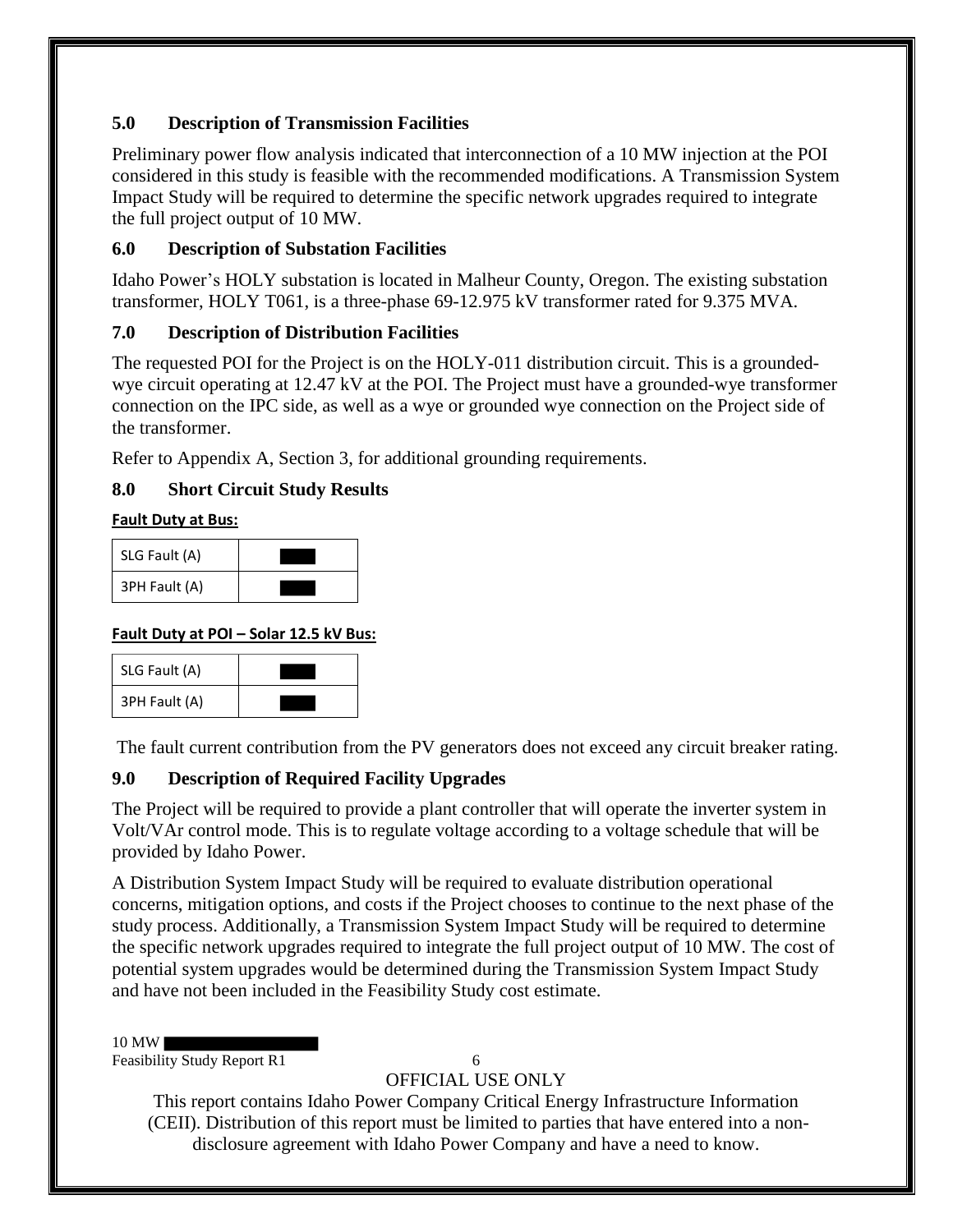The following upgrades will be required to IPC-owned facilities to facilitate the interconnection of GI  $#541$ :

- Install a four-pole 12.47 kV generation interconnection package at the POI. This includes an SEL-421 protective relay, which requires 3-phase potential transformers (PTs), 3 phase current transformers (CTs), SCADA and remote connectivity.
- Install a single-phase PT and wiring for dead-line check on HOLY-011.
- Upgrade HOLYT061 with a 12/16/20 MVA transformer
- Relocate HOLY11C4 capacitor bank

See the conceptual-level cost estimate in Table 1.

Table 1 Conceptual-level Cost Estimate for GI #541

| <b>Item of Work</b>                                      | <b>Estimate</b> |
|----------------------------------------------------------|-----------------|
| Generation interconnection and protection package        | \$208,800       |
| Substation upgrades                                      | \$922,200       |
| Distribution upgrades                                    | \$29,000        |
| Transmission upgrades                                    | <b>TBD</b>      |
| Unloaded costs                                           | \$1,160,000     |
| Contingency 20% (1)                                      | \$232,000       |
| Total unloaded costs                                     | \$1,392,000     |
| Overheads $(2)$                                          | \$182,648       |
| <b>Total loaded costs</b>                                | \$1,574,648     |
| Total Conceptual-level Cost Estimate in 2019 dollars (3) |                 |

(1) Contingency is added to cover the unforeseen costs in the estimate. These costs can include unidentified design components, material cost increases, labor estimate shortfalls, etc.

(2) Overhead costs cover the indirect costs associated with the Project.

(3) This cost estimate includes direct equipment, material, labor, and overheads as shown.

- Note that these estimates do not include the cost of the customer's equipment/facilities or required communication circuits for SCADA, and metering.
- Note that the overhead rates are subject to change during the year.
- These are estimated costs only and final charges to the customer will be based on the actual construction costs incurred.
- These are non-binding conceptual level cost estimates that will be further refined upon the request and completion of Transmission and Distribution Facility Studies.

# **10.0 Description of Operating Requirements**

The Project shall be capable of injecting reactive power (over-excited) and absorbing reactive power (under-excited) equal to 4.4 MVAR at all active power output between 20% and 100% of nameplate active power rating.

10 MW

Feasibility Study Report R1 7

OFFICIAL USE ONLY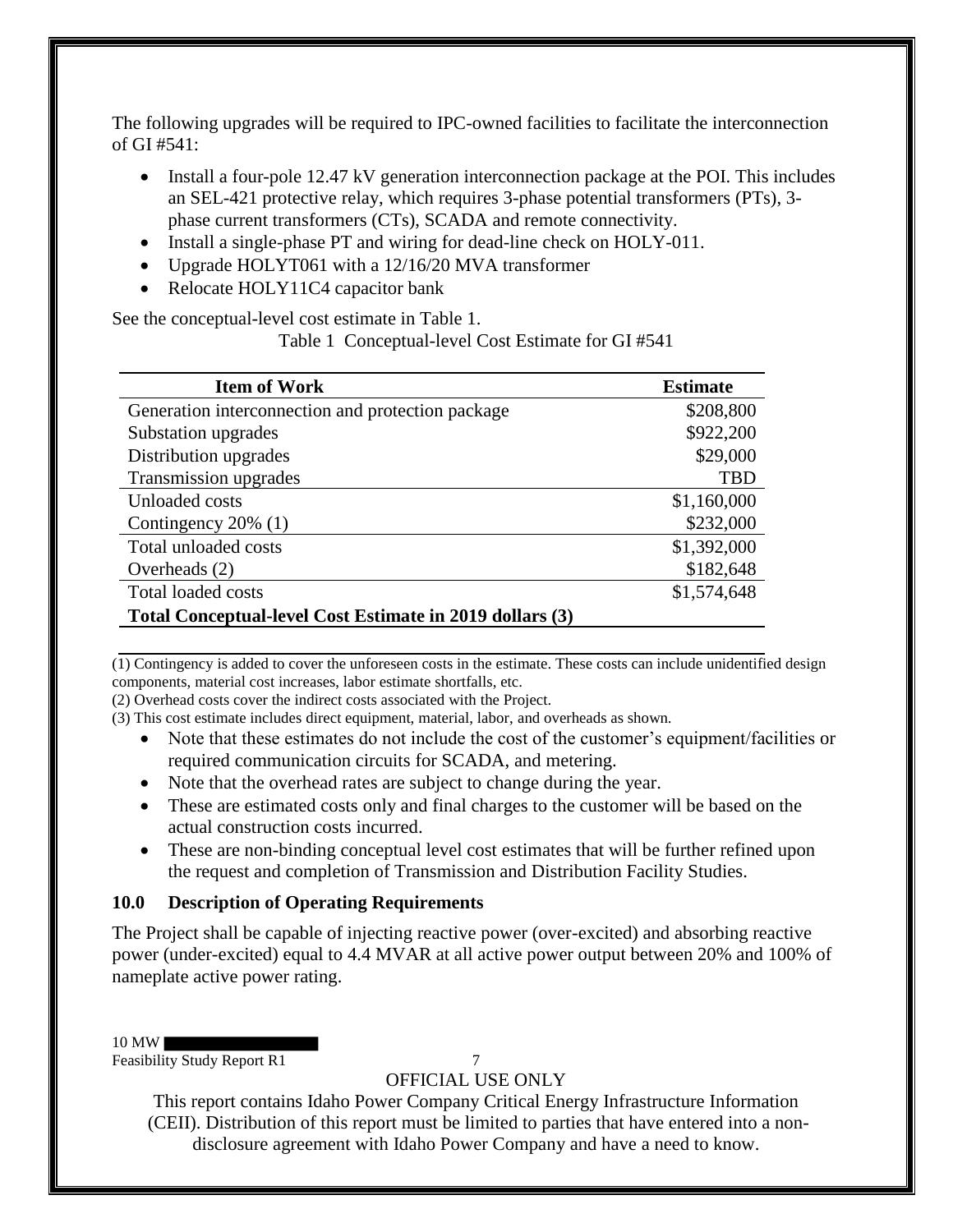

**Figure 1 Operating requirements (IEEE 1547-2018)**

Idaho Power has determined that the inverter selected by the Project does meet the reactive power capability requirements.

The Project will be required to control voltage in accordance with a voltage schedule as provided by Idaho Power Grid Operations. Therefore, GI #541 will be required to install a plant controller for managing the real and reactive power output of the 10 MW inverter array at the project POI.

Voltage flicker at startup and during operation will be limited to less than 5% as measured at the POI. The allowable voltage flicker limit is further reduced during operation due to multiple voltage fluctuations per hour or minute, per Idaho Power's T&D Advisory Information Manual.

The Project is required to comply with the applicable voltage fluctuation limits found in IEEE Standard 1453-2004 *IEEE Recommended Practice for Measurement and Limits of Voltage Fluctuations and Associated Light Flicker on AC Power Systems.* 

The project is required to comply with the applicable Voltage and Current Distortion Limits found in IEEE Standard 519-2014 *IEEE Recommended Practices and Requirements for Harmonic Control in Electrical Power Systems*.

Additional operating requirements for the Project may be identified in the System Impact Study when it is performed.

## **11.0 Conclusion**

The requested interconnection of the  $\overline{G}$ , GI #541, to Idaho Power's system was studied. The project will need to interconnect using a 12.47 kV grounded-wye connection to the HOLY-011 12.47 kV distribution feeder. The results of this study work confirm that it is feasible to interconnect the , GI #541, to the existing Idaho Power system with the modifications listed. A four-pole generation interconnect package with SCADA, and a dead-line check are required to integrate the 10 MW project.

#### 10 MW

Feasibility Study Report R1 8

OFFICIAL USE ONLY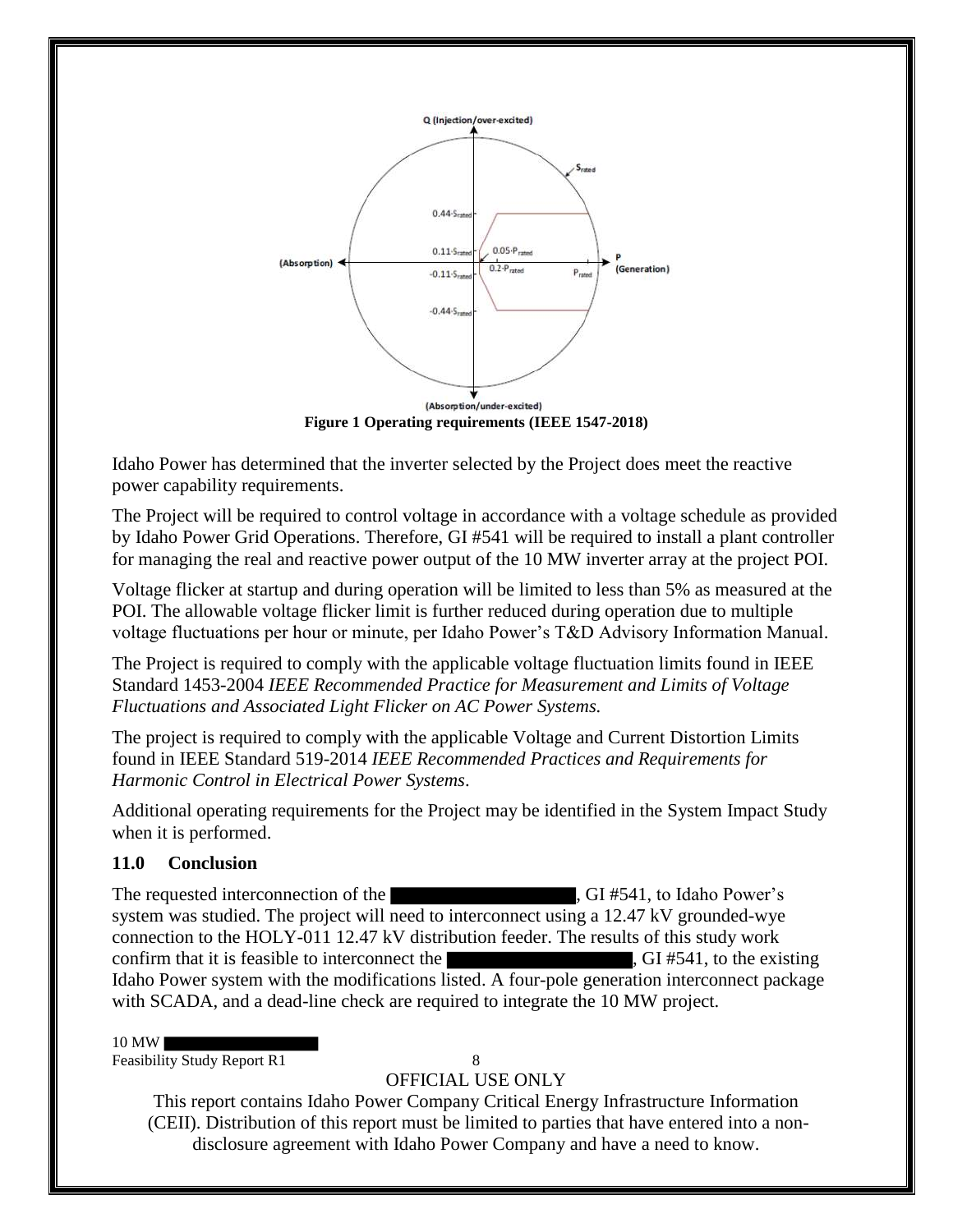A Transmission and Distribution System Impact Study is required to determine the specific transmission network upgrades required to integrate the project as a Network Resource and to evaluate the system impacts such as thermal overload, voltage, transient stability, and reactive margin.

All generation projects in the area ahead of the Project in the IPC generation interconnection queue and their associated transmission system improvements were modeled in a preliminary power flow analysis to evaluate the feasibility of interconnecting GI #541. The results and conclusions of this feasibility study are based on the realization of these projects in the unique queue/project order.

The estimated cost to interconnect GI #541 to the IPC system at the 12.47 kV point of interconnection considered in this study is approximately \$1,574,648.

Generator interconnection service, either as an Energy Resource or a Network Resource, does not in any way convey any right to deliver electricity to any specific customer or point of delivery. Transmission requirements to integrate the Project will be determined during the System Impact Study phase of the generator interconnection process.

10 MW Feasibility Study Report R1 9

OFFICIAL USE ONLY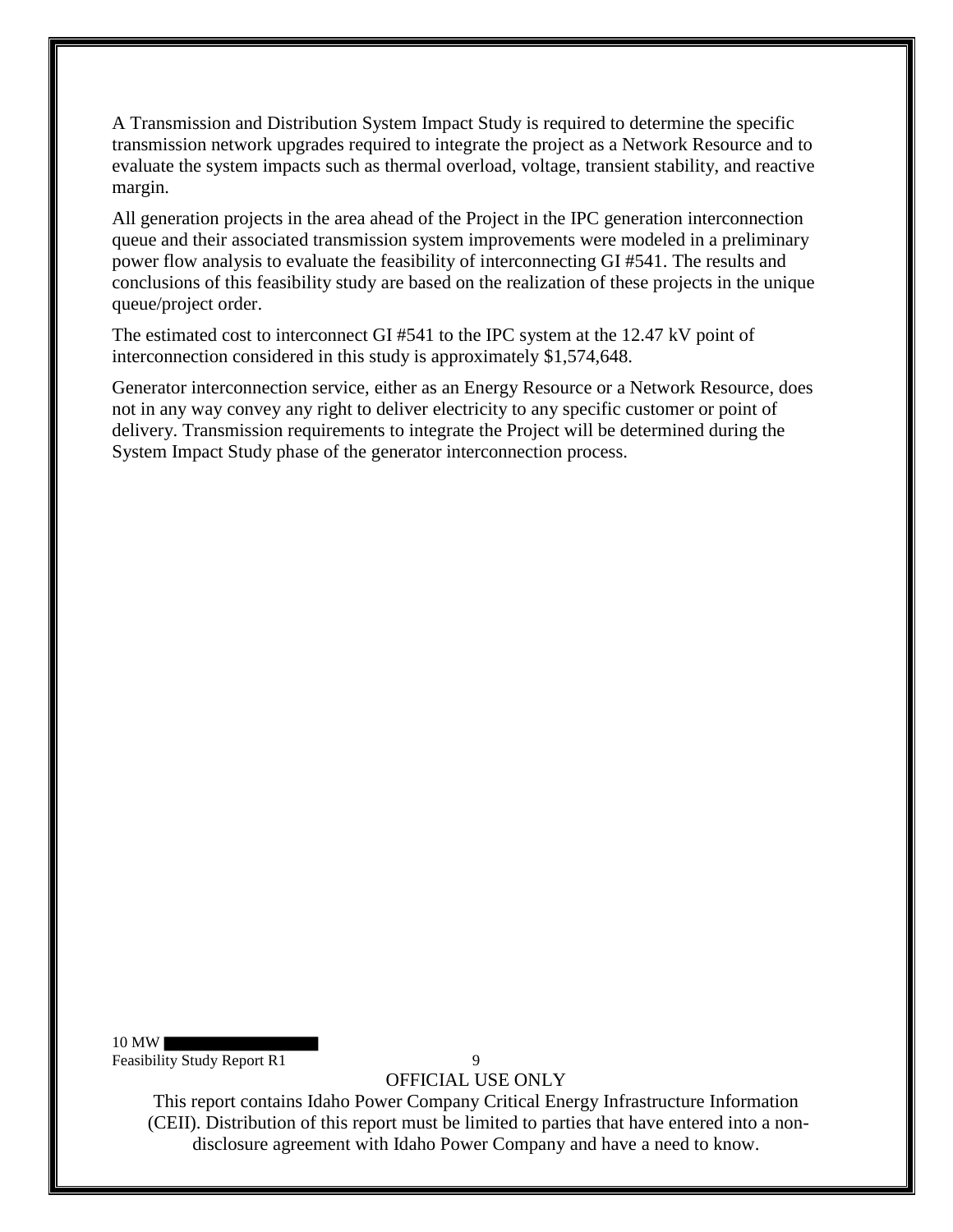## **APPENDIX A**

## **A-1.0 Method of Study**

For distribution circuit analysis, Idaho Power utilizes DNV GL's Synergi Electric software and EPRI's OpenDSS software.

## **A-2.0 Acceptability Criteria**

The following acceptability criteria were used in the power flow analysis to determine under which system configuration modifications may be required:

The continuous rating of equipment is assumed to be the normal thermal rating of the equipment. This rating will be as determined by the manufacturer of the equipment or as determined by Idaho Power. Less than or equal to 100% of continuous rating is acceptable.

Idaho Power's Voltage Operating Guidelines were used to determine voltage requirements on the system. This states, in part, that distribution voltages, under normal operating conditions, are to be maintained within plus or minus 5% (0.05 per unit) of nominal everywhere on the feeder. Therefore, voltages greater than or equal to 0.95 pu voltage and less than or equal to 1.05 pu voltage are acceptable.

Voltage flicker during starting or stopping the generator is limited to 5% as measured at the point of interconnection, per Idaho Power's T&D Advisory Information Manual.

Idaho Power's Reliability Criteria for System Planning was used to determine proper transmission system operation.

All customer generation must meet IEEE 519 and ANSI C84.1 Standards.

All other applicable national and Idaho Power standards and prudent utility practices were used to determine the acceptability of the configurations considered.

The stable operation of the system requires an adequate supply of volt-amperes reactive (VAr or VArs) to maintain a stable voltage profile under both steady-state and dynamic system conditions. An inadequate supply of VArs will result in voltage decay or even collapse under the worst conditions.

Equipment/line/path ratings used will be those that are in use at the time of the study or that are represented by IPC upgrade projects that are either currently under construction or whose budgets have been approved for construction in the near future. All other potential future ratings are outside the scope of this study. Future transmission changes may, however, affect current facility ratings used in the study.

# **A-3.0 Grounding Guidance**

IPC requires interconnected transformers on the distribution system to limit their ground fault current to 20 amps at the Point of Interconnection.

10 MW

Feasibility Study Report R1 10

OFFICIAL USE ONLY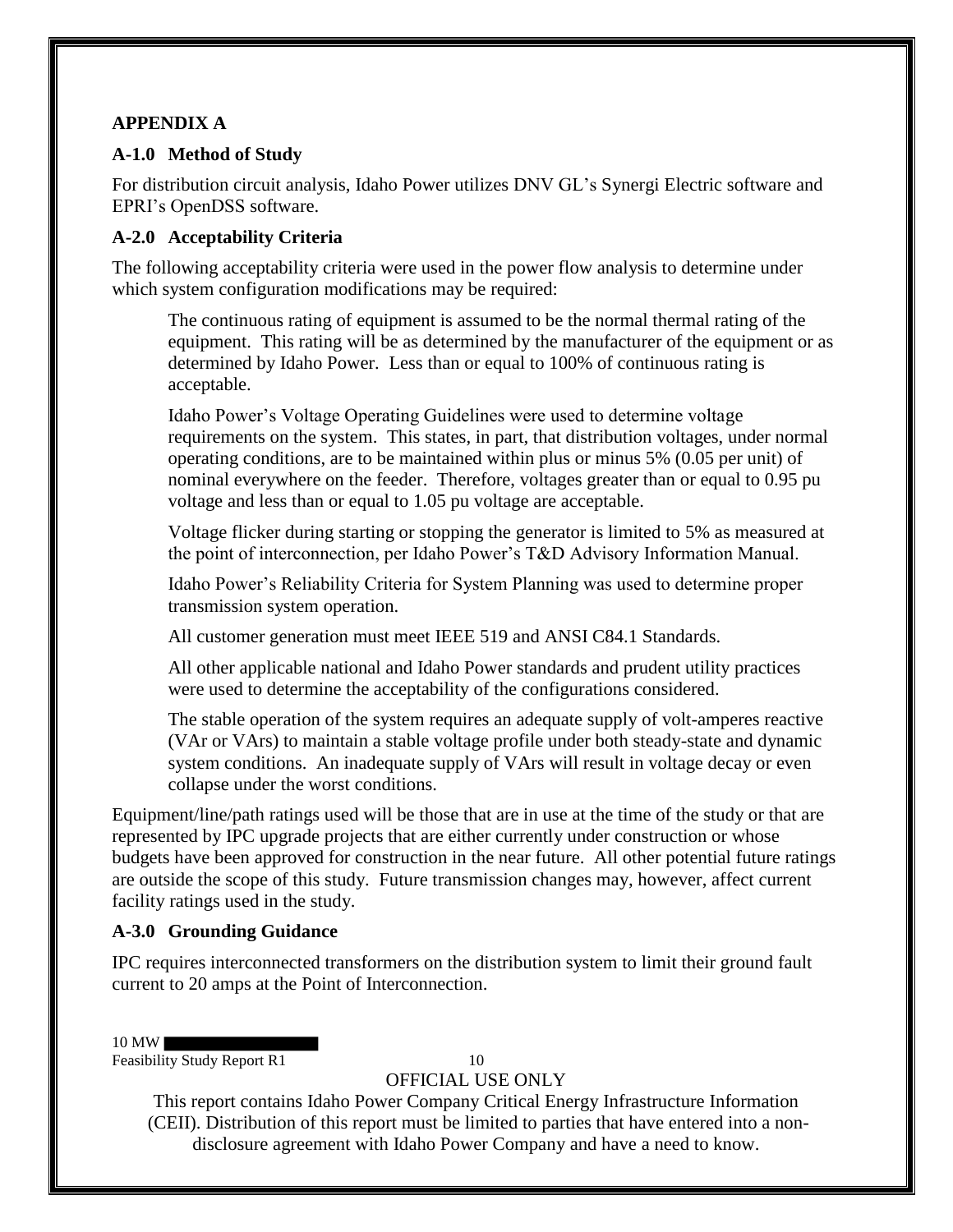### **A-4.0 Electrical System Protection Guidance**

IPC requires electrical system protection per Requirements for Generation Interconnections found on the Idaho Power Web site,

**http://www.idahopower.com/pdfs/BusinessToBusiness/facilityRequirements.pdf**

10 MW

Feasibility Study Report R1 11

OFFICIAL USE ONLY